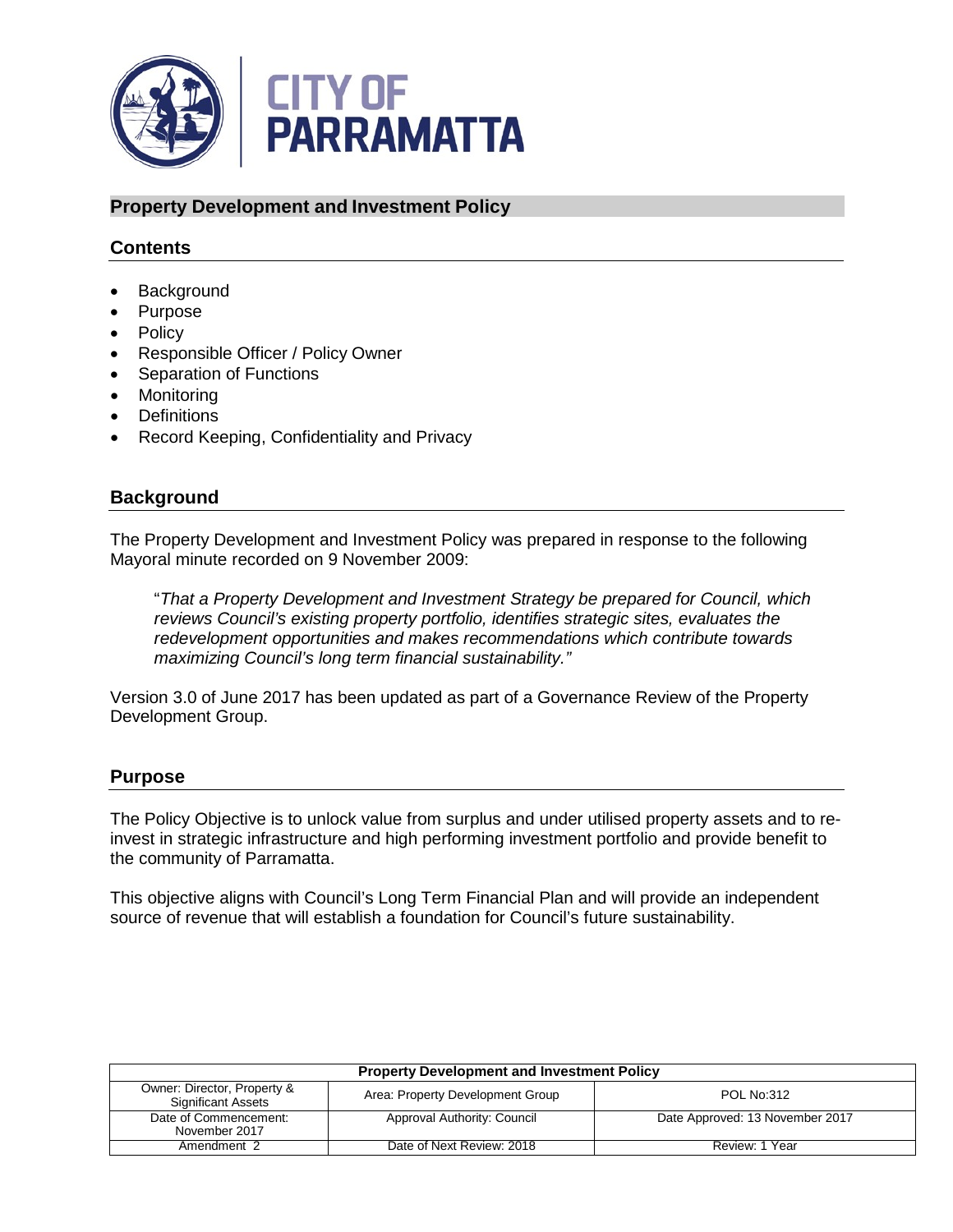

# **Application**

This Policy applies generally to all Property Development activities undertaken by Council including:

- Generating proceeds from the sale of surplus property sites
- Leveraging value from property development opportunity sites
- Delivering strategic Council infrastructure, and
- Establishing and growing a strong Property Investment Portfolio.

## **Policy**

#### **Principles**

- 1. Surplus properties are to be identified and presented to Council prior to being sold to generate net proceeds which will be allocated to the Property Development reserve exclusively for the funding of activities contemplated under this Policy.
- 2. Property development opportunity sites are to be identified and prioritised for feasibility study and potential redevelopment.
- 3. Property Development Proposals and proposed delivery options for each Property Development Opportunity Site will be reviewed by the Major Projects Advisory Committee before being presented to Council for approval before proceeding on each Project.
- 4. Funding and variations to funding for the activities under this Policy may only be allocated by Council, irrespective of the source of that funding.
- 5. Investment Properties and Proceeds generated by Property Development activities will be managed as part of the Property Development Investment Portfolio.
- 6. Portfolio performance will be monitored and reported to Council annually and included in quarterly reporting.
- 7. Maintain the probity fundamentals of value for money, impartiality, dealing with conflicts of interest, accountability and transparency and confidentiality in accordance with *Guidelines for Probity in Public Sector Project ICAC Nov 2005*.
- 8. Ensure and demonstrate clear separation between Property Development activities and Council's planning and regulatory functions. In particular, the PDG will not negotiate Council outcomes under the statutory control of Council (such as VPAs and Section 94 agreements).

| <b>Property Development and Investment Policy</b>        |                                  |                                 |
|----------------------------------------------------------|----------------------------------|---------------------------------|
| Owner: Director, Property &<br><b>Significant Assets</b> | Area: Property Development Group | <b>POL No:312</b>               |
| Date of Commencement:<br>November 2017                   | Approval Authority: Council      | Date Approved: 13 November 2017 |
| Amendment 2                                              | Date of Next Review: 2018        | Review: 1 Year                  |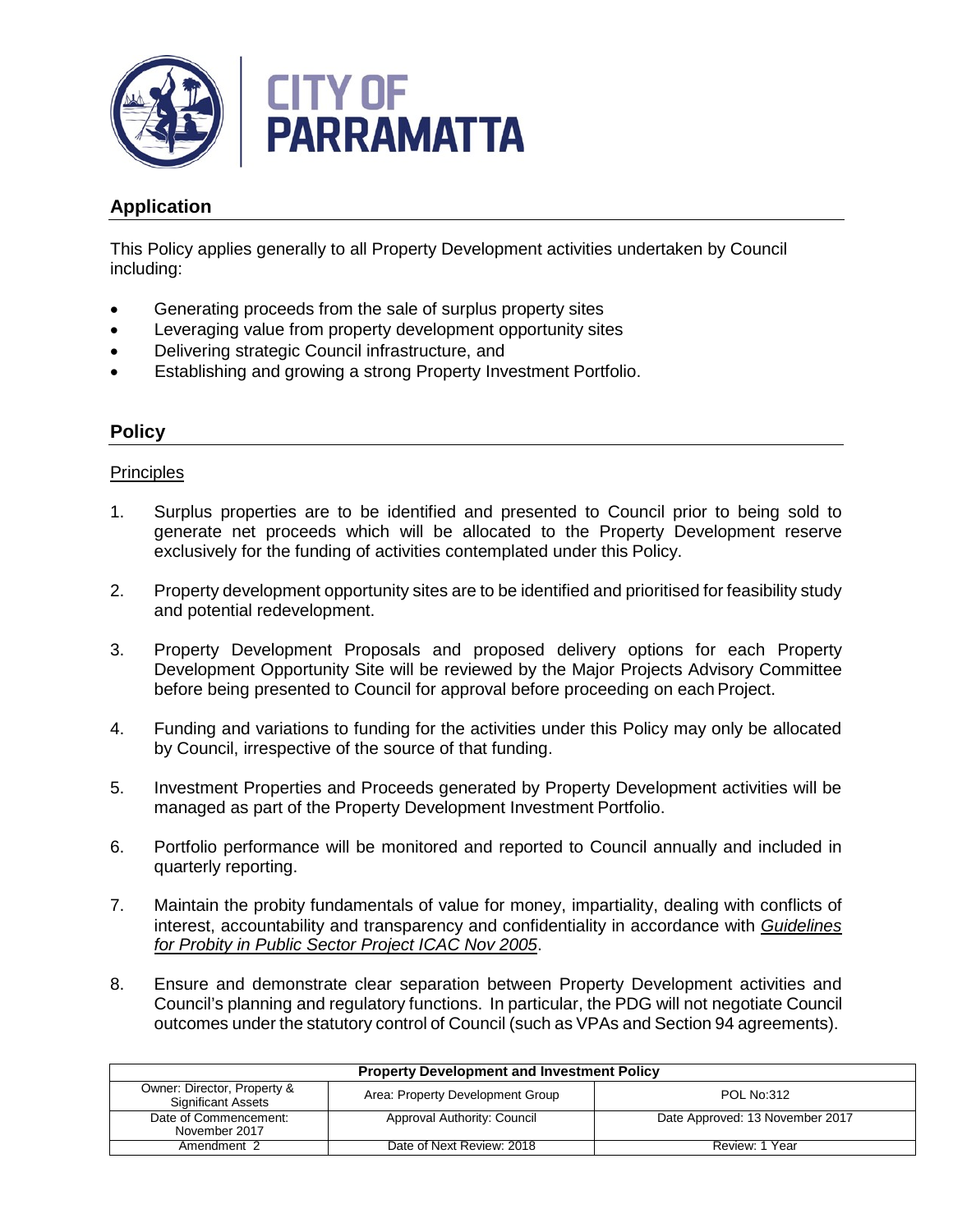

- 9. Ensure the PDG and Council are a model developer and a model regulator. The PDG will receive no advantage or disadvantage; no access to information not in the public realm, and not seek changes outside public strategy of dispensation in certification, monitoring or inspection functions of Council.
- 10. Decisions within the PDG governance structure and interactions between the PDG and Council will be documented and included in Council records.

## **Responsible Officer / Policy Owner**

The implementation of this Policy will be the responsibility of the Director, Property & Significant Assets.

Responsibilities of the Policy Owner include:

- Implementing and giving effect to Council's decisions in relation to this Policy
- Maintaining records
- Ensuring PDG does not influence the regulatory or statutory functions of Council
- Reporting activity and performance to the Executive, CEO and Council
- Reviewing and updating the Policy, Procedures and Guidelines
- Providing a point of contact for all matters relating to this Policy.

Further detailed responsibilities will be incorporated into Procedures and Guidelines established by the Director, Property & Significant Assets and updated from time to time.

### **Separation of Functions**

The Director, Property & Significant Assets is responsible for ensuring the Property Development Group will not challenge the separation of Council functions, and will ensure the property development operations are separate from the statutory and regulatory roles ofCouncil.

#### **Monitoring**

The Director, Property & Significant Assets will continuously monitor and manage the implementation of this policy and report progress and performance to the Executive, MPAC and Council Significant Property Projects Committee monthly.

| <b>Property Development and Investment Policy</b>        |                                  |                                 |  |
|----------------------------------------------------------|----------------------------------|---------------------------------|--|
| Owner: Director, Property &<br><b>Significant Assets</b> | Area: Property Development Group | <b>POL No:312</b>               |  |
| Date of Commencement:<br>November 2017                   | Approval Authority: Council      | Date Approved: 13 November 2017 |  |
| Amendment 2                                              | Date of Next Review: 2018        | Review: 1 Year                  |  |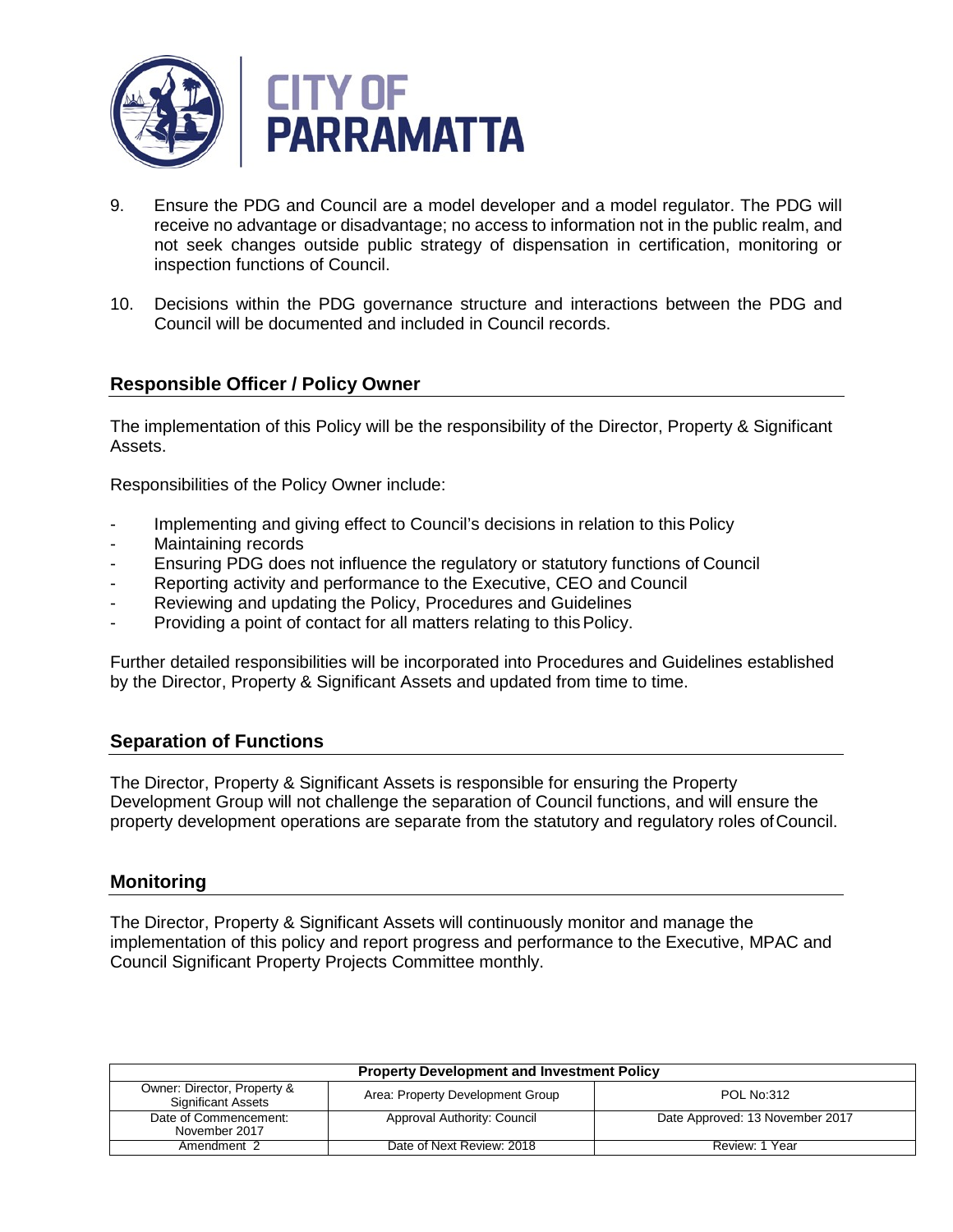

# **Definitions**

The following definitions and expressions are used in this Policy:

#### **Surplus Properties**

Property or properties nominated initially in the Surplus Properties Report in the Property Development and Investment Strategy, and subsequently nominated in updated Surplus Properties Reports ratified by Council from time to time.

### **Property Development Opportunity Sites**

Property or properties nominated initially in the Property Development Opportunity Sites Report in the Property Development and Investment Strategy, and subsequently nominated in updated Property Development Opportunity Sites Reports ratified by Council from time to time.

#### **Strategic Infrastructure**

This term refers to specific infrastructure or construction that is:

- Proposed to be removed to facilitate future Property Development activities and is to be replaced; or
- Proposed as part of Property Development activities that would otherwise not be able to be funded from Council's other funding sources.

#### **Property Development Proposal**

A report prepared by the Director, Property and Significant Assets and submitted to Council for a Property Development project. This Proposal will contain feasibility and valuation advice; a project action plan; anticipated cashflow projections; anticipated risk mitigation and a project governance plan in accordance with the Property Development Group Governance Structure for Development of Council Land.

### **Record Keeping, Confidentiality and Privacy**

All record keeping and reporting will be the responsibility of the Director, Property & Significant Assets.

Documents and reports generated under this Policy are likely to involve matters that are commercially sensitive, and therefore these records are generally not to be made available for public access. Should an application be made for access it will be assessed in accordance with the relevant laws relating to the public disclosure of information by the appropriate officer.

Generally, these records are to be restricted to the Property Development Group, the Executive, the Chief Executive Officer and the Council as requested.

| <b>Property Development and Investment Policy</b>        |                                  |                                 |  |
|----------------------------------------------------------|----------------------------------|---------------------------------|--|
| Owner: Director, Property &<br><b>Significant Assets</b> | Area: Property Development Group | <b>POL No:312</b>               |  |
| Date of Commencement:<br>November 2017                   | Approval Authority: Council      | Date Approved: 13 November 2017 |  |
| Amendment 2                                              | Date of Next Review: 2018        | Review: 1 Year                  |  |